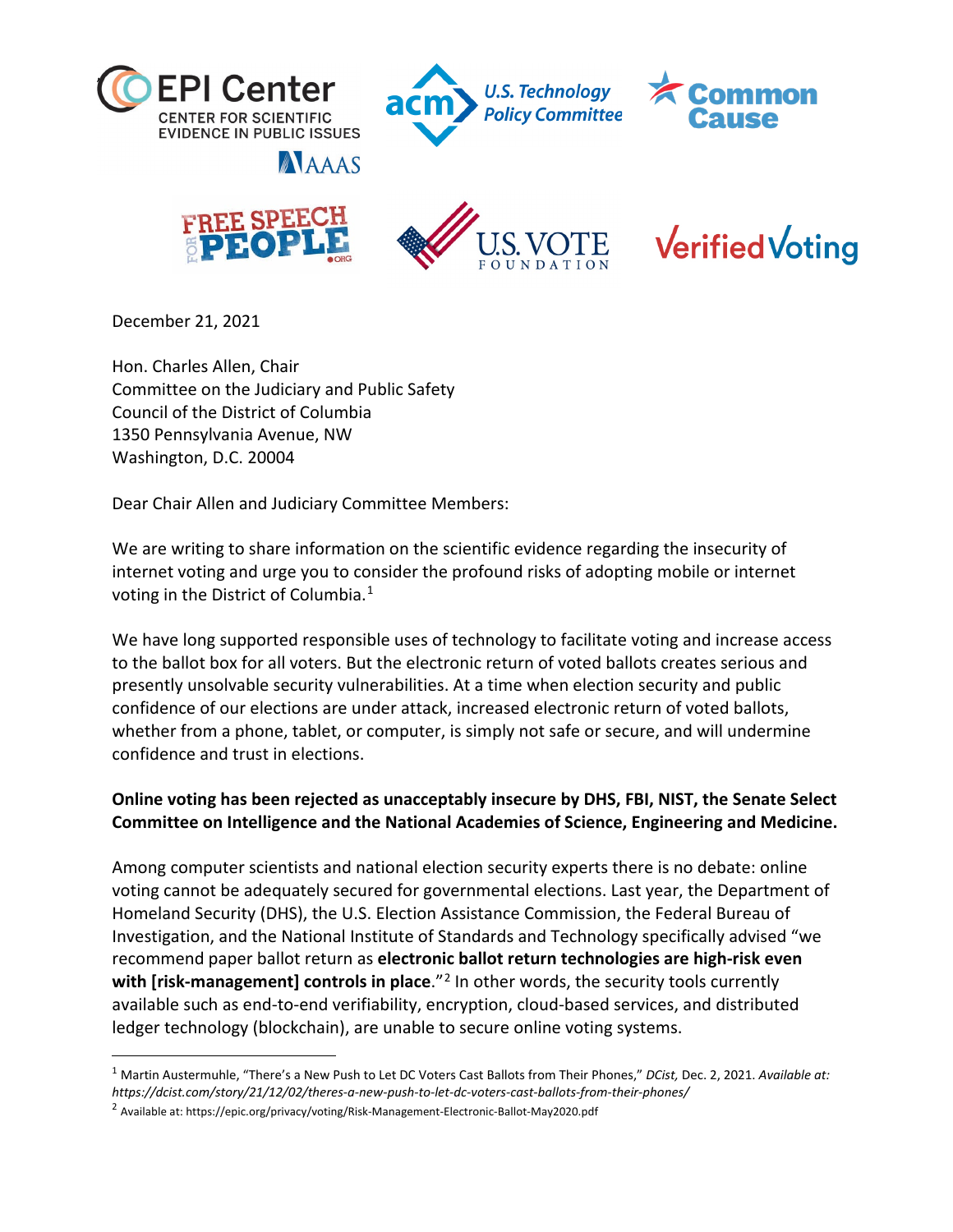The risk assessment went on to warn that electronic ballot return **"creates significant security risks to the confidentiality of ballot and voter data (e.g., voter privacy and ballot secrecy), integrity of the voted ballot, and availability of the system. We view electronic ballot return as high risk. Securing the return of voted ballots via the internet while ensuring ballot integrity and maintaining voter privacy is difficult, if not impossible, at this time."[3](#page-1-0)** 

DHS's blunt warning against the use of online voting echoed bipartisan recommendations from the Senate Select Committee on Intelligence published in response to findings that foreign governments were actively trying to attack U.S. election systems. The Committee wrote: "States should resist pushes for online voting. One main argument for voting online is to allow members of the military easier access to their fundamental right to vote while deployed. While the Committee agrees states should take great pains to ensure members of the military get to vote for their elected officials, no system of online voting has yet established itself as secure."[4](#page-1-1)

In 2018, the National Academies of Sciences, Engineering and Medicine (NASEM) released a report stating that **the technology to return marked ballots securely and anonymously over the internet does not exist**. [5](#page-1-2) Many studies have reviewed specific internet voting systems and consistently, all have found that despite their claims of innovation, these systems have fundamental vulnerabilities.<sup>[6](#page-1-3)</sup>

We understand the profound challenges you face to assure every voter's ability to vote and strongly support interventions to assure voters' equal opportunity and access to cast their vote – securely and verifiably. Recognizing that no current solution is ideal for all voters, we support thoughtful consideration of other secure innovations, such as Remote Accessible Vote by Mail (RAVBM). This innovation allows for electronic delivery of a blank ballot to the voter so they may use their own equipment at home to mark their ballot, print it out and return the paper ballot to their elections office. However, internet voting, with or without blockchain, is not the answer. The 2020 election underscores the importance of being able to examine voted paper ballots, not just digital artifacts. A recent report published in the Journal of Cybersecurity warns, "While current election systems are far from perfect, Internet- and blockchain-based voting would greatly increase the risk of undetectable, nation-scale election failures."[7](#page-1-4)

[content/uploads/2020/02/SecurityAnalysisOfVoatz\\_Public.pdf](https://internetpolicy.mit.edu/wp-content/uploads/2020/02/SecurityAnalysisOfVoatz_Public.pdf)

<span id="page-1-0"></span> $3$  Ibid.

<span id="page-1-1"></span><sup>&</sup>lt;sup>4</sup> Report of the Select Committee on Intelligence, United States Senate on Russian Active Measures Campaigns and Interference in the 2016 U.S. Election, Volume 1: Russian Efforts Against Election Infrastructure with Additional Views, 2019, Available at [https://www.intelligence.senate.gov/sites/default/files/documents/Report\\_Volume1.pdf](https://www.intelligence.senate.gov/sites/default/files/documents/Report_Volume1.pdf)

<span id="page-1-2"></span><sup>5</sup> National Academies of Science, Engineering, and Medicine, 2018. "Securing the Vote: Protecting American Democracy." Washington, DC: The National Academies Press[. https://www.nap.edu/catalog/25120/securing-the-vote-protecting-american-democracy](https://www.nap.edu/catalog/25120/securing-the-vote-protecting-american-democracy)

<span id="page-1-3"></span><sup>6</sup> Massachusetts Institute of Technology, 2020. "The Ballot is Busted Before the Blockchain: A Security Analysis of Voatz, the First Internet Voting Application Used in U.S. Federal Elections.[" https://internetpolicy.mit.edu/wp-](https://internetpolicy.mit.edu/wp-content/uploads/2020/02/SecurityAnalysisOfVoatz_Public.pdf)

<span id="page-1-4"></span> $^7$  Sunoo Park, Michael Specter, Neha Narula, Ronald L Rivest, MIT, Going from bad to worse: from Internet voting to blockchain voting, Journal of Cybersecurity, Volume 7, Issue 1, 2021[, https://doi.org/10.1093/cybsec/tyaa025](https://doi.org/10.1093/cybsec/tyaa025)